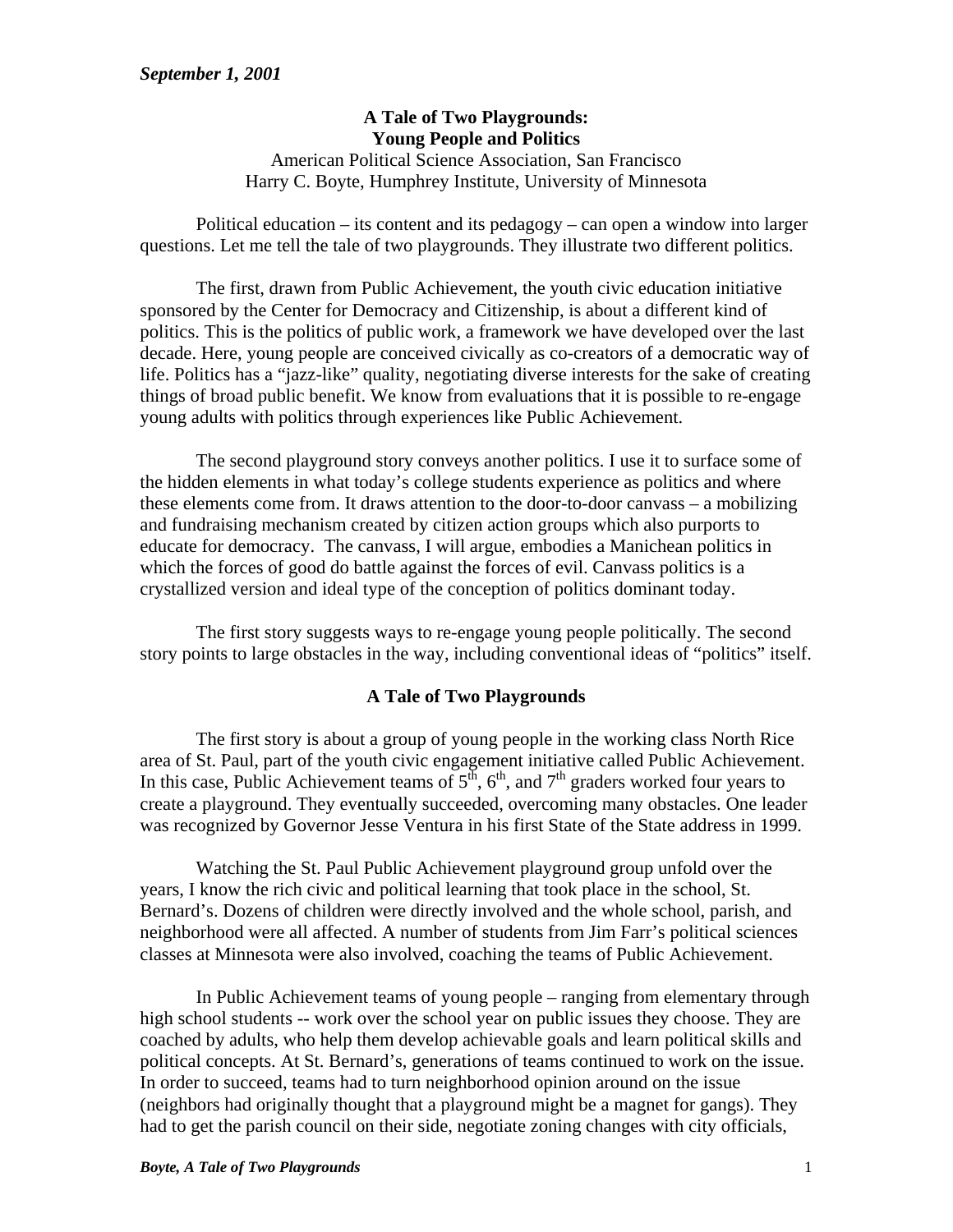and raise \$60,000 from local businesses. To accomplish these feats, the kids had to learn how to interview people, write letters, give speeches, call people on the phone they didn't know. They had to negotiate, make alliances, raise money, map power, do research.

They also learned about political concepts – power, public life, diverse interests, and politics itself. The framework we use in Public Achievement stresses this sort of effort as a different kind of politics, what can be called a "public work politics" of everyday public problem solving and public creation. Such a politics has deep roots in American civic and populist traditions, extending well into the 1940s, but sharply eroded after World War II. At its heart it sees a democratic way of life as something citizens create together, not simply through government as proxy. Young people are conceived as citizens today, not simply as citizens in preparation. They are co-creators of the democratic way of life in their schools, neighborhoods and the larger society and world.

Last year we had about 1800 young people doing Public Achievement in 44 sites in seven communities, with about 300 coaches. They worked on a large range of issues, from teen pregnancy and school violence to environmental concerns and the curriculum of their schools. Through evaluations, we have found that young people and college coaches, alike, develop many political skills: chairing meetings, interviewing, negotiating interests, public speaking, writing lessons, holding each other accountable, researching issues, to mention a few. College students and youth of all ages in Public Achievement teams also develop a different and favorable view of politics itself as a result of their experiences. A couple of years ago Angela Matthews, a visiting young adult leader of Public Achievement in Northern Ireland, gave a speech to a Twin Cities PA conference. It included young people from third grade through college. She asked, "how many of you like politics?" Most – without any prompting – raised their hands. Then she made her point: "It's because we're doing politics; it's not simply something politicians do."

Joe Kunkel, a colleague at Mankato State University, has the education majors coach in Public Achievement. Joe uses two assessments to explore skills and views of politics. He has coaches survey of political and professional skills practiced by kids in the teams at Dakota Middle School – seventh and eighth grade – in Mankato. This year, 54% made a phone call to an adult in authority; 80% interviewed adults; 43 % used a power map to identify people to contact; 50% chaired meetings; and 72% spoke in public.

Kunkel also assigns his college students a concluding essay reflecting on their experience. He asks them what the teams they coached learned, in their judgment, and also what they themselves learned about "democracy, citizenship, politics, and working in groups." A few quotes are illustrative. "Coming into PA I thought that citizenship meant to live in the United States and that politics was something only politicians were involved in," said one. "However as the year went on everything turned into a political struggle. I could not believe how big a role politics played even in a Middle School. The kids and I had to deal with the principal, workers at Hy\_vee, and people at Echo. I am proud to say the kids handled this all themselves, but I know exactly how big of a role politics will be playing as I enter the teaching world."

One of the striking things illustrated by his students' papers is the latent political energies of this generation. "I am amazed by what I have learned," said one. "Not only did I learn to be an effective coach, I also learned about what it means to be an active citizen. We as coaches are in a sense renewing democracy for future generations. It has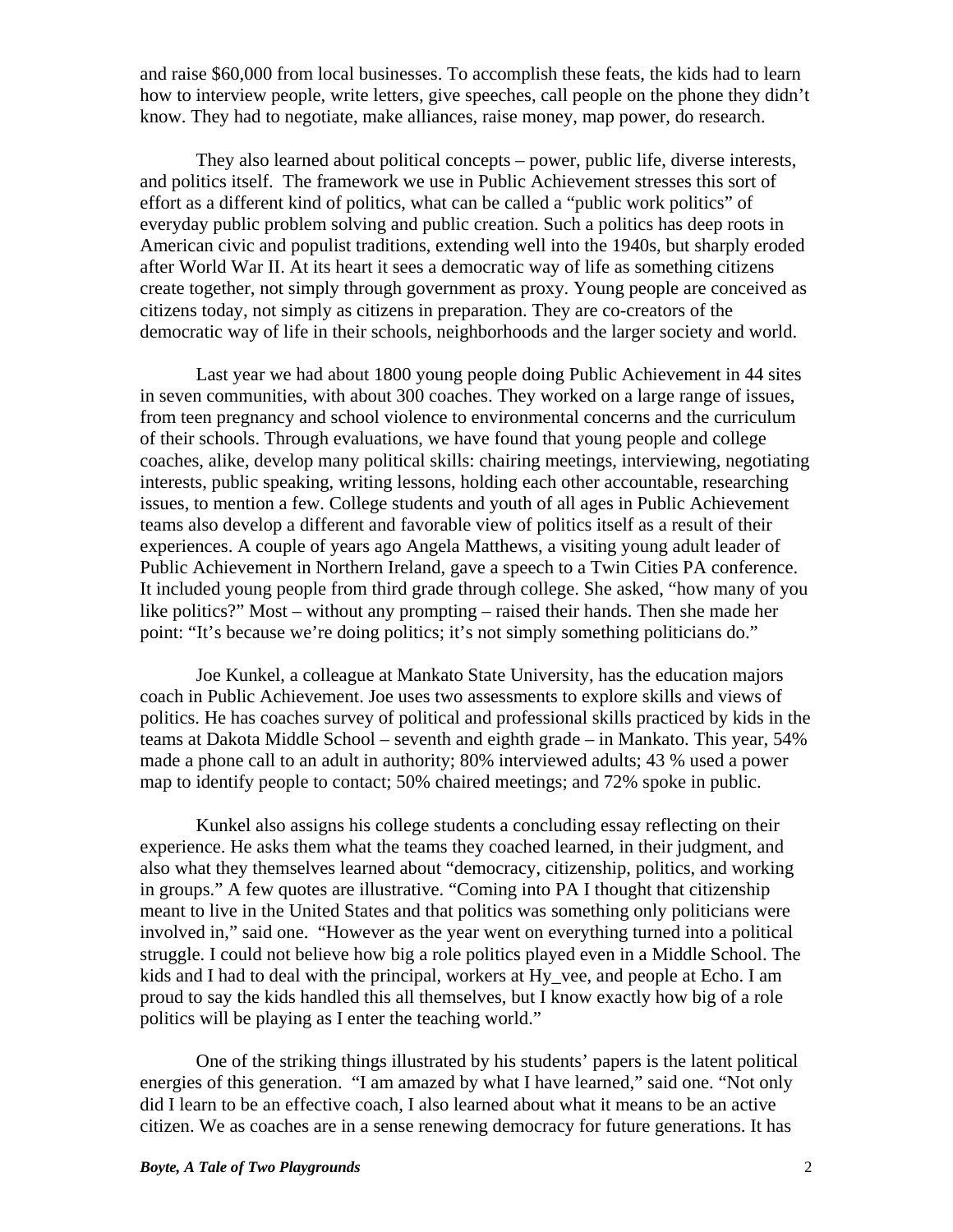become clear to me through this course that the concept of democracy in America has lost much of its luster and it must be restored." Or another. "First off, I learned something fundamental about democracy. Democracy is only what we make it," said another. "No longer do I just sit back and let this crazy democracy machine roll by. If we do not like something we can take steps to make the situation better."

I could continue with inspiring stories and quotes. But this sense of possibility is not the full picture. The problem we face is illustrated by the second story.

The second story is about a young friend of mine  $-I$  will call him Mike, keeping his circumstances veiled because he hasn't left his job yet -- who works for the affiliate of a nationwide community organizing network in a large urban area. A group of kids in the neighborhood where he is organizing told him they want to get a playground. Mike, who knows about the Public Achievement experience, wanted to see what they could do.

Mike approached the local organizing director for the citizen group. But she was skeptical. "What does a playground have to do with power?" she asked. She feared that concentrating on a playground might detract from the upcoming mayor's race. She believed energy should go into mobilizing citizens for clearly "progressive" causes.

Her conclusion was that Mike could work with the teenagers on the playground only under certain conditions. He had to be able to "cut" the issue in a progressive way, which is organizing language for identifying a clear enemy and making sure most people agree. He had to figure out how it could be used to organize a protest.

As Mike talked with the kids, this approach didn't make much sense. It wasn't likely to get a playground, even if they could find out whom in the Parks Department to target as an enemy. In any case, through the summer months, the organization became increasingly involved in the mayor's race. Mike felt relief, and so did other staff. "Our organizing clay suddenly makes sense when poured into this mold," Mike commented. "Some camaraderie is really beginning to creep into walls that seemed to house folks who talked about quitting over cigarettes nearly every day. Campaigning is all about numbers, mobilizing the base and turning out the regulars. We don't even pretend to develop leaders or build anything sustaining. We just go out and get the numbers."

This episode is telling. Over the last generation, many activist citizen groups have emerged that purport to be educating citizens for political life, increasing citizen participation, and creating responsive government. But what do they mean by politics?

I have looked for a number of years at the meaning of "politics" in the most successful citizen groups, like the Industrial Areas Foundation network, which includes a wide range of political and religious viewpoints and devotes considerable attention to developing the public skills of leaders. Moreover, over the past twelve years, the Center for Democracy and Citizenship has been directly involved in many action research partnerships on citizen politics and civic engagement. These range from Public Achievement and the Jane Addams School for Democracy with new immigrants to a current university-wide Civic Engagement Task Force at Minnesota aimed at renewing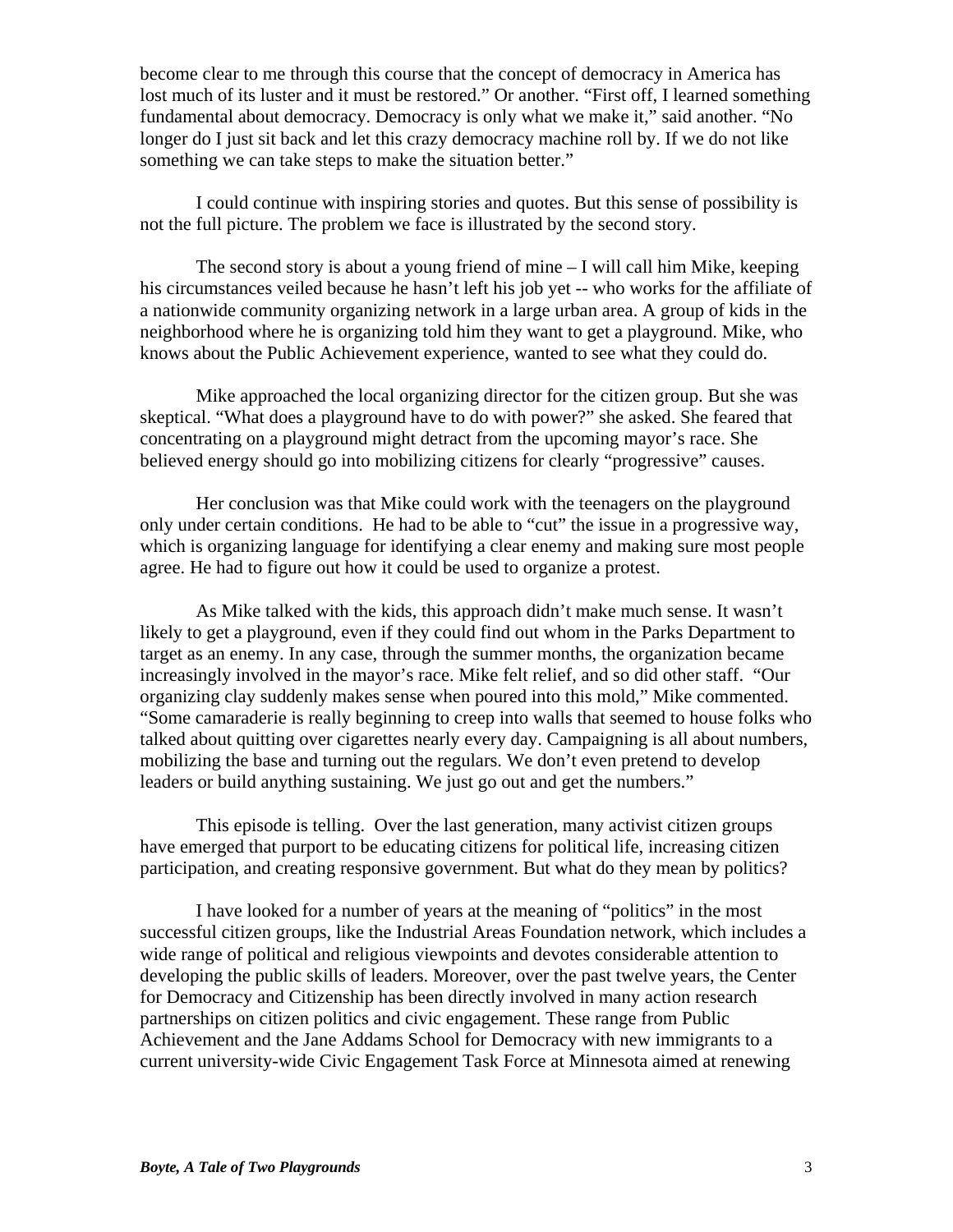the land grant public purpose. From the playground to the University, politics in its richest and most productive sense depends on breaking free of a Manichean framework.<sup>1</sup>

Manichean politics pits the forces of good versus the forces of evil. It is enshrined as a kind of orthodoxy in political science, conveyed by the famous definition of Harold Lasswell: politics is the struggle over "who gets what, when, and how." Close analysis of both communitarian political frameworks and their leftist critics, alike, reveal a view of politics as a "zero-sum" struggle over scarce resources. $2$ 

Political life always contains conflict, drama, and clashing interests. Politics includes recognition of the inevitable difference of interests in society, and the ability to surface and deal constructively with them, as Bernard Crick observes in *In Defense of Politics*. But conflict around interests takes different forms, depending on context and overall objectives. Politics is sometimes like a war, or football, with clear winners and losers. Election campaigns take on many of these qualities, even in the most civil of cases. A fight over a toxic waste dump is even more likely to have a war-like character.

Yet in settings where the point is the creation of things of broad public benefit, politics is better understood as a negotiation of diverse interests and points of view in order to accomplish something. It was precisely this sense of politics that I believe led Wynton Marsalis to liken democracy to jazz on the Ken Burns PBS series: "In American life, you have all these different agendas. You have conflict. And we're attempting to achieve harmony through conflict. It's like an argument with the intent to work something out...that's what jazz music is. It's exactly like democracy."<sup>3</sup>

The first playground story was jazz-like politics. In such politics, forming alliances and learning to understand the experiences, interests, and world-views of others, including those we disagree with profoundly, are foundational skills. Political energy is generated by the ability to improvise, try new things, and develop new relationships. A rigid division of the world into saints and sinners makes that impossible.

This points to another issue. Mike's community organization is shaped by the technologies that it uses, especially its door-to-door canvass operation. The canvass not only produces an election-mode sort of organizing. Its mechanistic, standardized, and war-like quality also has the effect of turning off very large numbers of young adults

 $\overline{a}$ 

 $1$  In the 20<sup>th</sup> century, Simone Weil was a rare voice in political philosophy in pointing out that such practical work among diverse interests can often have democratizing effects. As she put it, "It is a fine sight to see a handful of workmen…checked by some difficulty, [who] ponder the problem…make various suggestions for dealing with it, and then…apply the method conceived by one, who may or may not have any official authority. At such moments the image of a free community appears." Weil, *Oppression and Liberty* , University of Massachusetts, 1973, pp. 106, 101.

 $2$  This argument is developed in "Democratic Reconstruction" and "The Civic Renewal Movement in America," lectures at the University of Wisconsin, on the web, www.ssc.wisc.edu/havenscenter/boyte.htm .

 $3$  As Marsalis elaborated in the first Burns show, "The real power of jazz is that a group of people can come together and improvise…negotiate their agendas with each other. Bach improvised, but he wasn't going to look at the second viola. Whereas in jazz I could go to Milwaukee and there would be three musicians in the bar at 2:30 in the morning and you never know what they're going to do. The four of us are going to have a conversation in the language of music." This is the politics of the first playground.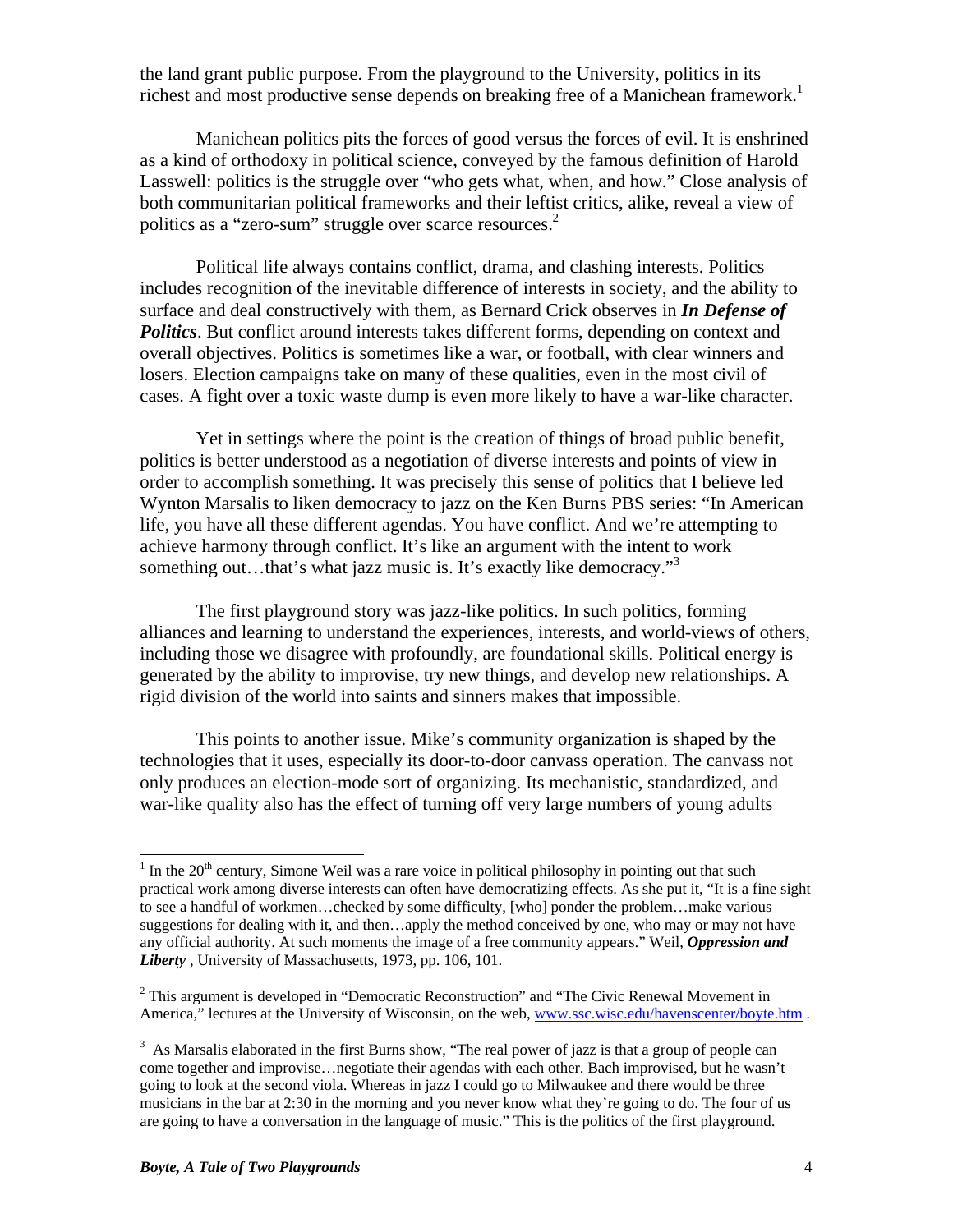from politics entirely. The canvass is the elephant in the room of political socialization. It is also an "ideal type," embodying dominant conceptions of politics.

## **The Costs of Realpolitik**

Canvass politics surfaced last year in the Nader campaign and continues now in what he calls his "Democracy Rising" initiative. For a generation, the Nader network has been dependent on the canvass. Behind the Nader phenomenon is a larger dynamic yet. The door-to-door canvass, as well as allied forms of mobilization technology like telemarketing on issues and internet lobbying, have exploded in scale. They contribute to the widespread sense that politics is more like a war than like jazz.

The canvass began in 1974 when Marc Anderson, with Citizens for a Better Environment, joined with Heather Booth, founder of Midwest Academy, who was developing a network of state citizen organizations that became Citizen Action. It involves paid staff going door to door on an issue, raising money and collecting signatures on a petition. Over the past twenty six or twenty seven years, a number of canvass operations have developed including Clean Water Action, Citizen Action, ACORN, the Public Interest Research Groups, Public Action, among others. I've known about the canvass from the beginning. My 1986 book with Heather Booth and Steve Max, *Citizen Action and the New American Populism* was partly a defense of the canvass. I know well the sense of urgency which bred it, an urgency broadly felt. When I went to a Camp David seminar on the future of democracy in January, 1995, organized by Bill Galston, Hillary Clinton conveyed the same urgency about conservative business mobilization that I'd heard from citizen action leaders for years. Moreover, it has undeniable victories to its credit, playing large roles in the passage of legislation such as clean water and creation of the toxic waste superfund.

The canvass was conceived as a method for large-scale mobilizations of working and middle class citizens to counter corporate pressure, growing rapidly in the 1970s, to roll back environmental, consumer, affirmative action and other government regulations. Supporters argue that the canvass teaches about public policy and the core principles of citizen participation on a large, face-to-face scale, unlike other technologies such as television advertising. Chris Williams, a one-time environmental planner who had become convinced of the need for independent "citizen organizing," worked with Indiana Citizen Action Coalition because he believed it provided an alternative source of information for the public. "The press simply hadn't covered the corruption that was going on around issues like utilities," he explained. "With the canvass we were able to let people in key legislative districts know that the public service commission was controlled by the utility companies themselves."

More subtly –crucial to the motivation of many who structure canvass operations – it is seen as communicating the key principle of citizen action: ordinary citizens are not powerless to affect the forces which seem otherwise to overwhelm them. Larry Marx, one of the most articulate philosophers of the canvass, said that "the canvass validates people's feelings that the rules of the game are rigged, perceptions that on their own make them feel psychologically paranoid." In his view, "The basic message is that people don't have to just take it. 'We're not helpless victims. We can control our own lives.'"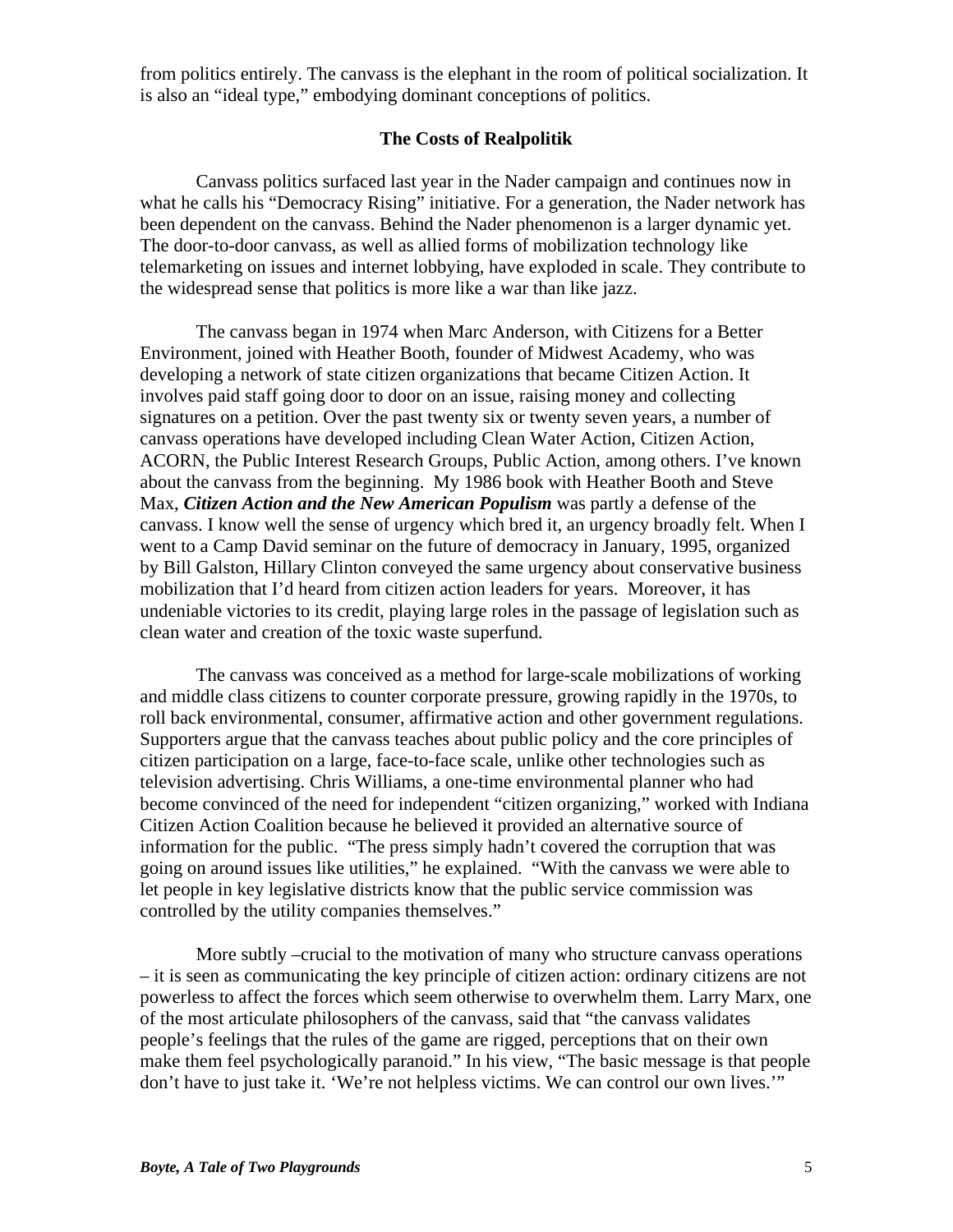Critics like John Judis have argued that the canvass has damaging if little explored effects on American politics. In an important article in *The American Prospect*  Judis proposed that the canvass was a key element in the emergence of what he calls "advocacy group politics," groups dominated by professionals, with much more tenuous connection to their members than older style interest groups.4

Here, I emphasize a different issue. It seems to me that the crucial thing about the canvass is its underlying theory of politics, and the way that theory plays itself out in what young people involved learn about "politics."

The canvass's political framework had several roots, including Saul Alinsky's second book, *Rules for Radicals,* the new "majority organizing" strategy of George Wiley and the National Welfare Rights Organization, and arguments of French new leftist Andre Gorz, in *Strategy for Labor.* My own efforts sought to add a populist historical and theoretical dimension to this framework, arguing that the new left had been profoundly mistaken to scorn American democratic traditions and symbols, as well as local institutions like neighborhood groups and religious congregations.<sup>5</sup>

Today, the progressive philosophy behind the canvass is most explicitly and elaborately articulated by Ralph Nader. According to Nader, democracy is being taken over by corporate interests. Only what he calls "an aroused and active citizenry" can form a counter-force. This means citizen mobilization, as well as creating an explicit progressive political presence on the left of American politics.

The canvass used by citizen action groups have an explicit goal of activating citizens, not simply raising money. A set of principles structure what this means:

- Focus on down-to-earth winnable issues;
- Define issues in ways that cross lines of class, race, and religion which had proven bitterly divisive in the sixties;
- Target an "enemy" who can be used to dramatize the issue,
- Mobilize progressive forces of change through forms of mass action.

The canvass thus crystallizes, in ideal type, widespread assumptions about politics: Politics is a zero-sum struggle over scarce resources. It pits the forces of good, in this case the powerless, against the forces of evil, powerful corporate interests. This framework shapes organizations like Mike's. Though the precise array of evil oppressors and innocent victims varies, it also shapes many other citizen efforts. The canvass's impact on concepts and practices of citizen participation and young people's political outlook has been largely unexplored. In citizen action groups, the canvass has regularly

 $\overline{a}$ 

<sup>&</sup>lt;sup>4</sup> John Judis, "The Pressure Elite," *The American Prospect* No. 9 (1992). Quotes from canvassers and supporters in Boyte, Heather Booth, and Steve Max, *Citizen Action and the New American Populism*, Temple, 1986, p. 76, 72, 78. We surveyed the literature through 1985. For one treatment, see John Herbers, "Canvassers Hope to Reach 15 Million on Energy Costs," *New York Times* , March 27, 1983.

<sup>5</sup> On the new populist movement, see Harry C. Boyte, *The Backyard Revolution: Understanding the New Citizen Movement* , Temple, 1980; and Boyte, *CommonWealth: A Return to Citizen Politics* , Free Press, 1989; also Carmen Sirianni and Lew Friedland, *Civic Innovation in America* , UC-Berkeley, 2001, and our Center's web site, http://www.publicwork.org. For public work alternatives, in addition, see the striking partnerships forming in the family practice field, at www.familylife1st.org .